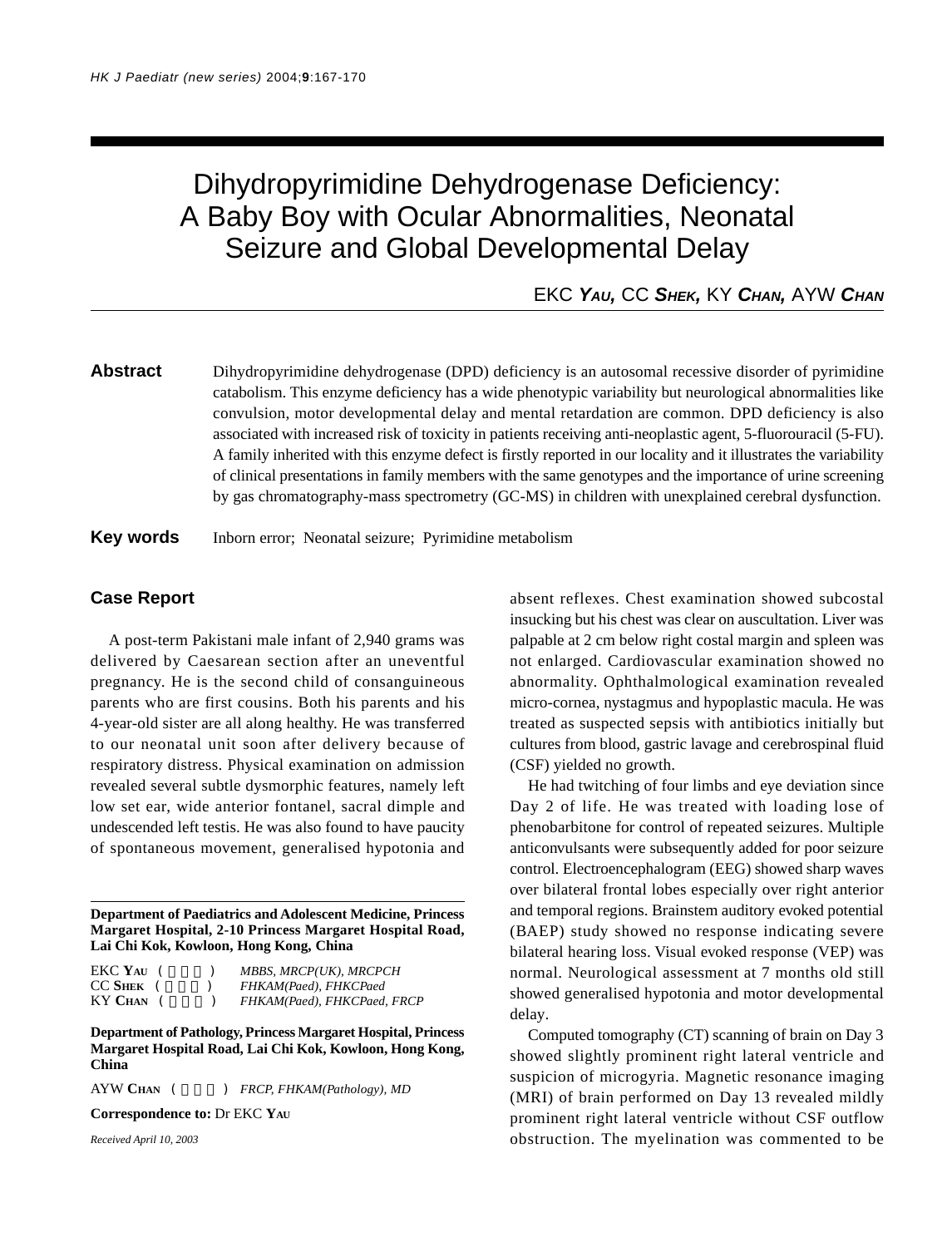appropriate to age. MRI brain repeated at 6 months old showed prominent sulcal spaces and ventricles and the white matter showed marked delay in myelination. Magnetic resonance spectroscopy (MRS) of brain performed at the age of 7 months depicted diffuse neuronal loss as indicated by relative decrease of N-acetyl aspartate and increase of choline levels. Elevated glutamate/glutamine were consistently demonstrated in the deep gray matter and parietal white matter and abnormal accumulation of lipid and lactate were also noted. Each of these findings is rather non-specific but when combined, they are consistent with hypoxic encephalopathy.

Biochemical examination of the patient's urine sample by gas chromatography-mass spectrometry (GC-MS) showed thymine-uraciluria and the presence of abnormal metabolite 5-hydroxymethyluracil. Subsequent plasma pyrimdines profile also revealed significant elevations of thymine and uracil which all support the diagnosis of dihydropyrimidine dehydrogenase (DPD) deficiency, an autosomal recessive inborn error of pyrimidine metabolism. Both patient's mother and elder sister were also diagnosed to have DPD deficiency in view of increased concentrations of thymine and uracil in their urine samples during family screening.

Further molecular analysis of the DPD gene using polymerase chain reaction (PCR) and restriction fragment length polymorphisms (RFLP) tests on a common splice mutation site leading to 165 bp skipping of exon 14 was performed for proband and his parents. Proband and his mother were proven to be homozygous for G→A mutation in this splice-donor site. Although patient's father had no thymine-uraciluria, he was found to be heterozygous for the same mutation. DPD gene analysis was not performed for patient's elder sister as she had left our locality at that time but she is expected to be homozygous for this splice donor site point mutation in view of her thymine-uraciluria and the molecular genetics findings of her parents and sibling.

### **Discussion**

DPD is the initial and rate-limiting step in pyrimidine catabolism which catalyses the NADPHdependent reduction of uracil and thymine to 5,6 dihydrouracil and 5,6-dihydrothymine respectively. These metabolites are finally converted to β-alanine or β-aminoisobutyric acid, ammonia and carbon dioxide through the action of dihydropyrimidinase and ureidopropionase (Figure 1).

DPD deficiency is an autosomal recessive disease characterised by the presence of thymine-uraciluria and variable clinical phenotypes. Human DPD gene had been mapped to chromosome 1p22.<sup>1</sup> Measurement of uracil and thymine in amniotic fluid has been used as markers for prenatal diagnosis of DPD deficiency.2

Patients with either complete or partial deficiency of this enzyme are both at risk of developing severe toxicity or



**Figure 1** Catabolic pathway for pyrimidines and 5-fluorouracil. (DPD: Dihydropyrimidine dehydrogenase; DHPase: Dihydropyrimidinase).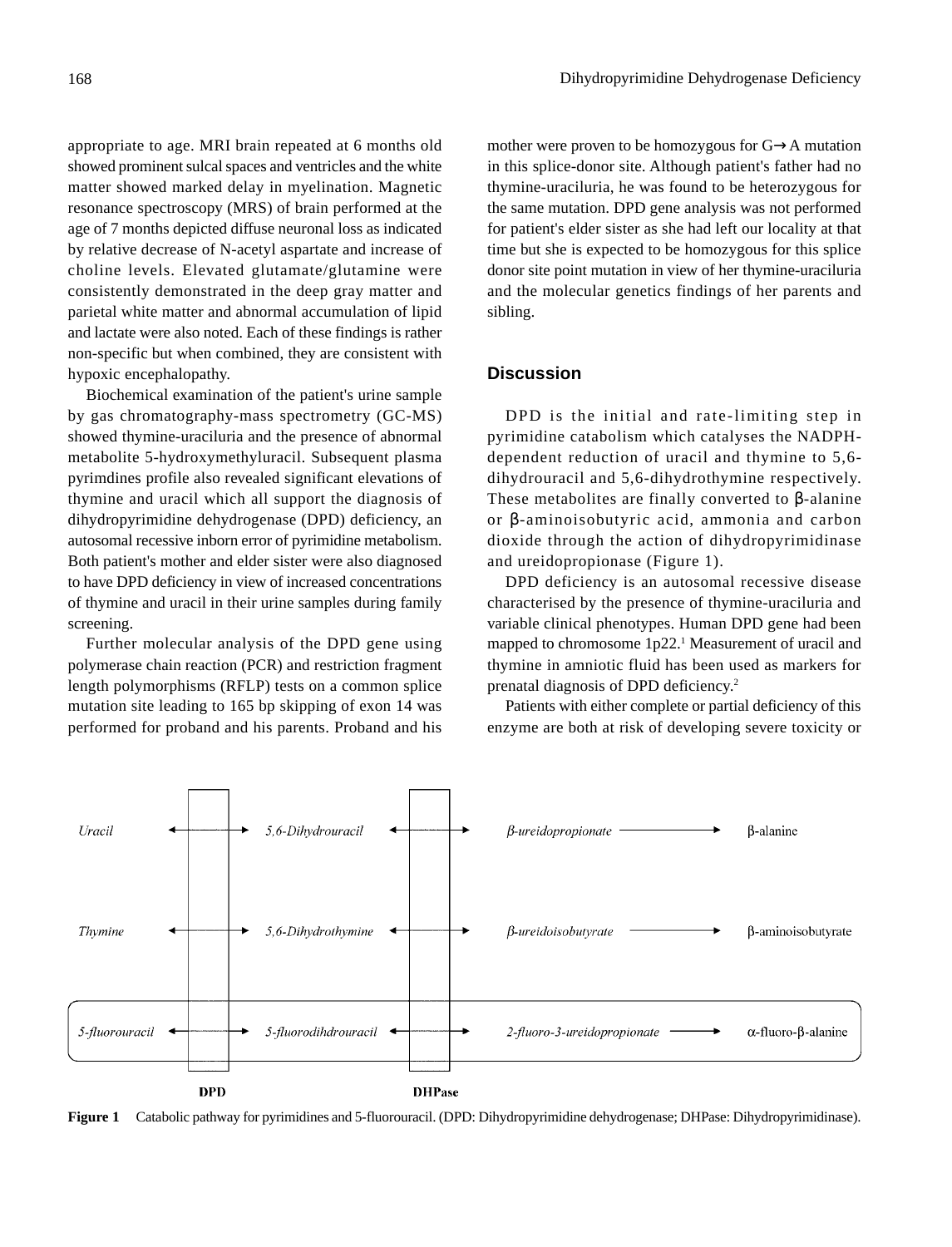even death after anti-neoplastic agent 5-fluorouracil (5FU) administration as DPD accounts for around 85% of the metabolism of 5FU.<sup>3</sup> No specific drug or dietary therapy is available for this enzyme deficiency to date.

DPD deficiency was first postulated as an inborn error of pyrimidine metabolism by van Gennip et al (1981) in a child with speech delay, seizure and behavioural problems. Most of the early reported paediatric cases were Dutch and the common clinical features were convulsion, hypertonicity, microcephaly and in some patients, mental retardation.4 Van Gennip et al (1994) commented that seizures or epileptic attacks were reported in 7 out of the 12 and mental retardation in 5 out of 12 previously reported Dutch patients with DPD deficiency. Other symptoms like microcephaly, motor retardation, autism and growth retardation were less frequent.<sup>5</sup> Christensen et al (1998) found different clinical presentations in three Danish patients with DPD deficiency all homozygous for the same splice-donor site mutation – one with delay in motor development and seizure, one with mild speech and mental developmental delay and the other with normal psychomotor development and growth at the age of 7 months but was found to have DPD deficiency in urine screening of metabolic diseases as she was lethargic at Day 2 of life.6

Patients with DPD deficiency have variable clinical presentations but neurological abnormalities are common in previously reported cases. Out of 22 patients with complete DPD deficiency, 45% had convulsion, motor delay and mental retardation, 18% had growth retardation, 18% had autism, 14% had microcephaly, 14% had dysmorphism and 23% had ocular abnormalities.7

β-alanine, one of the end products of pyrimidine catabolism, is a structural analogue of γ-aminobutyric acid (GABA) and glycine which are the major inhibitory neurotransmitters in the central nervous system.7 Animal studies have been demonstrated that β-alanine could activate glycine and  $GABA_A$  receptors as effective as glycine and GABA in central nervous tissue.

β-alanine is also a potent blocker of GABA uptake into glia cells. After synaptic release, GABA is transported into presynaptic endings and into glia cells where some of the neurotransmitter is metabolised by GABA transaminase. GABA uptake blocker such as β-alanine could therefore increase the availability of GABA in presynaptic endings and potentiate the GABA-mediated inhibition in the nervous system and hence suppressing epileptiform activity.<sup>7,8</sup> Reduced level of β-alanine in patients with DPD deficiency may explain some neurological symptoms (e.g. convulsive disorder) observed in these patients.

On the other hand, accumulation of pyrimidine bases is also thought to be responsible for neurotoxicity (e.g. seizures, lethargy and hyperactivity) seen in patients with DPD deficiency after cancer treatment with 5FU.<sup>7</sup>

Ocular abnormalities were found in 23% (5/22) patients with complete DPD deficiency. Reduced β-alanine level in DPD deficiency may alter the  $\text{GABA}_{\text{pl}}$  receptor regulation in the visual system and this may explain the observed ocular abnormalities in these patients.7

Van Kuilenburg et al had identified seven different mutations, including one splice-site mutation, two deletions and four missense mutations after studying 17 families presenting 22 patients with complete DPD deficiency. The most common (47%) mutation in these 17 families accounted for DPD deficiency was G→A point mutation in the invariant splice donor site leading to the skipping of exon 14 [*DPYD\*2A*] and this is also the mutation found in our reported cases. However, no clear correlation between genotype and phenotype could be established.7

Clinical phenotype of DPD deficiency often begins in early childhood. Our patient had ocular abnormalities (micro-cornea, nystagmus and hypoplastic macula), generalised hypotonia, neonatal seizure and developmental delay since early neonatal period. Multiple anticonvulsants were given because of difficult seizure control. However, proband's mother and elder sister, who are also homozygous for the same splice-donor site mutation, are healthy so far. The variability of clinical phenotypes in patients with the same mutation indicates that other factors may play a role in clinical manifestation of this disorder.

The actual incidence of this defect could be underestimated as many asymptomatic patients may be unaware of their underlying condition. In fact, it was estimated that as high as 3% of Caucasian population could be heterozygous for the mutant DPD gene (DPYD) alleles and up to 1% Caucasian population could be homozygous for DPYD mutations.<sup>3</sup> Screening for the presence of the  $G \rightarrow A$ splice-site mutation [*DPYD\*2A*] in a limited number of individuals of various nationalities had revealed heterozygous state for this mutation in around 4% of the Finnish population and in approximate 5% of the Taiwanese population but none in British, Japanese, African-American and Dutch populations.<sup>9</sup>

As patients with DPD deficiency could be easily detected by determination of the pyrimidine organic bases (i.e. uracil, thymine and their degradation products) in urine, screening for these defects should be indicated for those with any